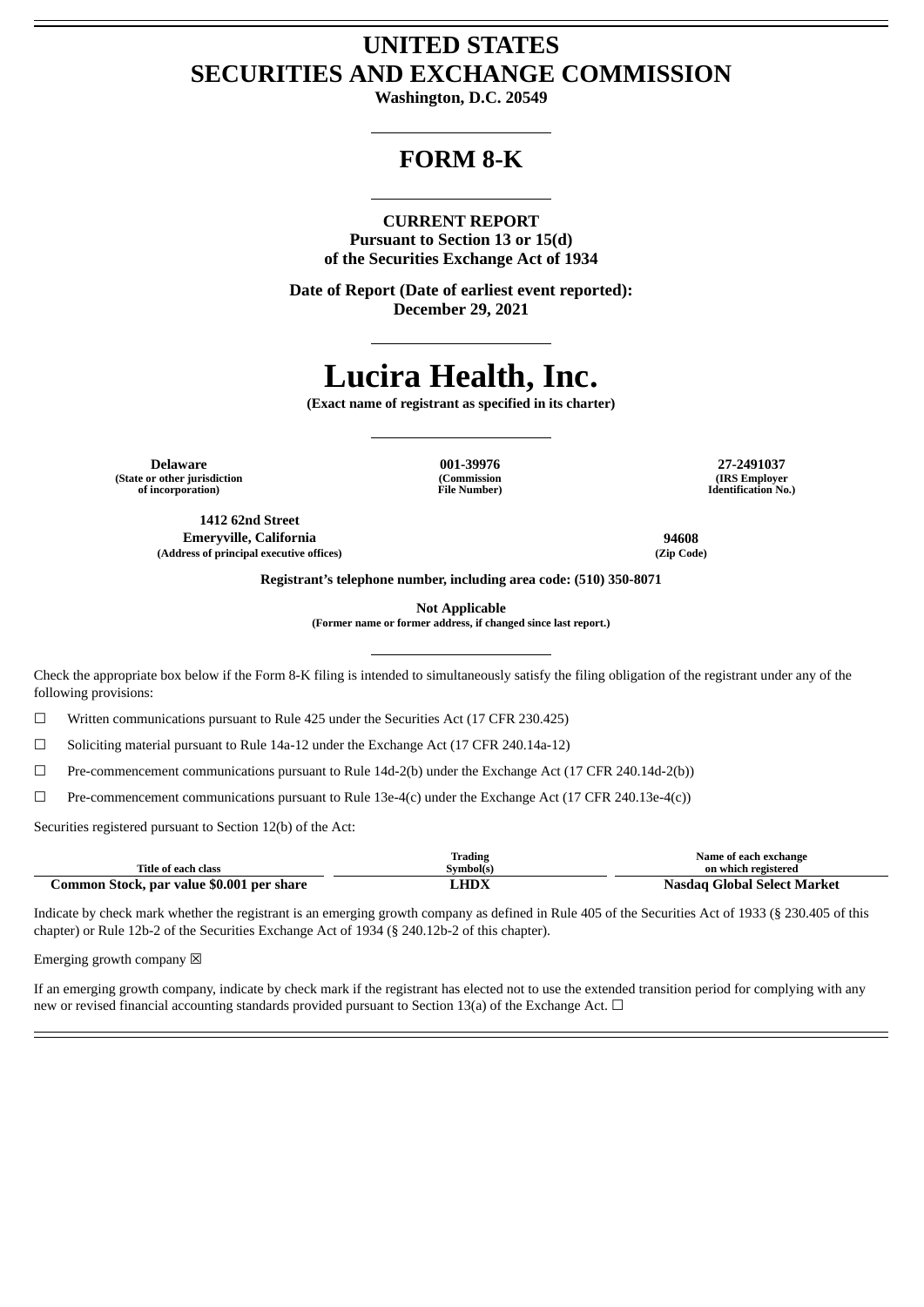#### **Item 7.01 Regulation FD Disclosure.**

On December 29, 2021, Lucira Health, Inc. (the "Company") issued a press release commenting on its partnership with Co-Defend, Inc. and Co-Protect, LLC. A copy of the press release is furnished as Exhibit 99.1 to this Current Report on Form 8-K and is incorporated herein by reference.

The information in this Item 7.01 and in the press release furnished as Exhibit 99.1 to this current report shall not be deemed to be "filed" for purposes of Section 18 of the Securities Exchange Act of 1934, as amended, or otherwise subject to the liabilities of that section. The information contained in this Item 7.01 and in the press release furnished as Exhibit 99.1 to this current report shall not be incorporated by reference into any filing with the U.S. Securities and Exchange Commission made by the Company, whether made before or after the date hereof, regardless of any general incorporation language in such filing.

### **Item 9.01 Financial Statements and Exhibits.**

# **(d) Exhibits**

**Exhibit**

| ---------<br>Number | <b>Exhibit Description</b>                                                   |
|---------------------|------------------------------------------------------------------------------|
| 99.1                | Press Release dated December 29, 2021.                                       |
| 104                 | Cover Page Interactive Data File (embedded within the Inline XBRL document). |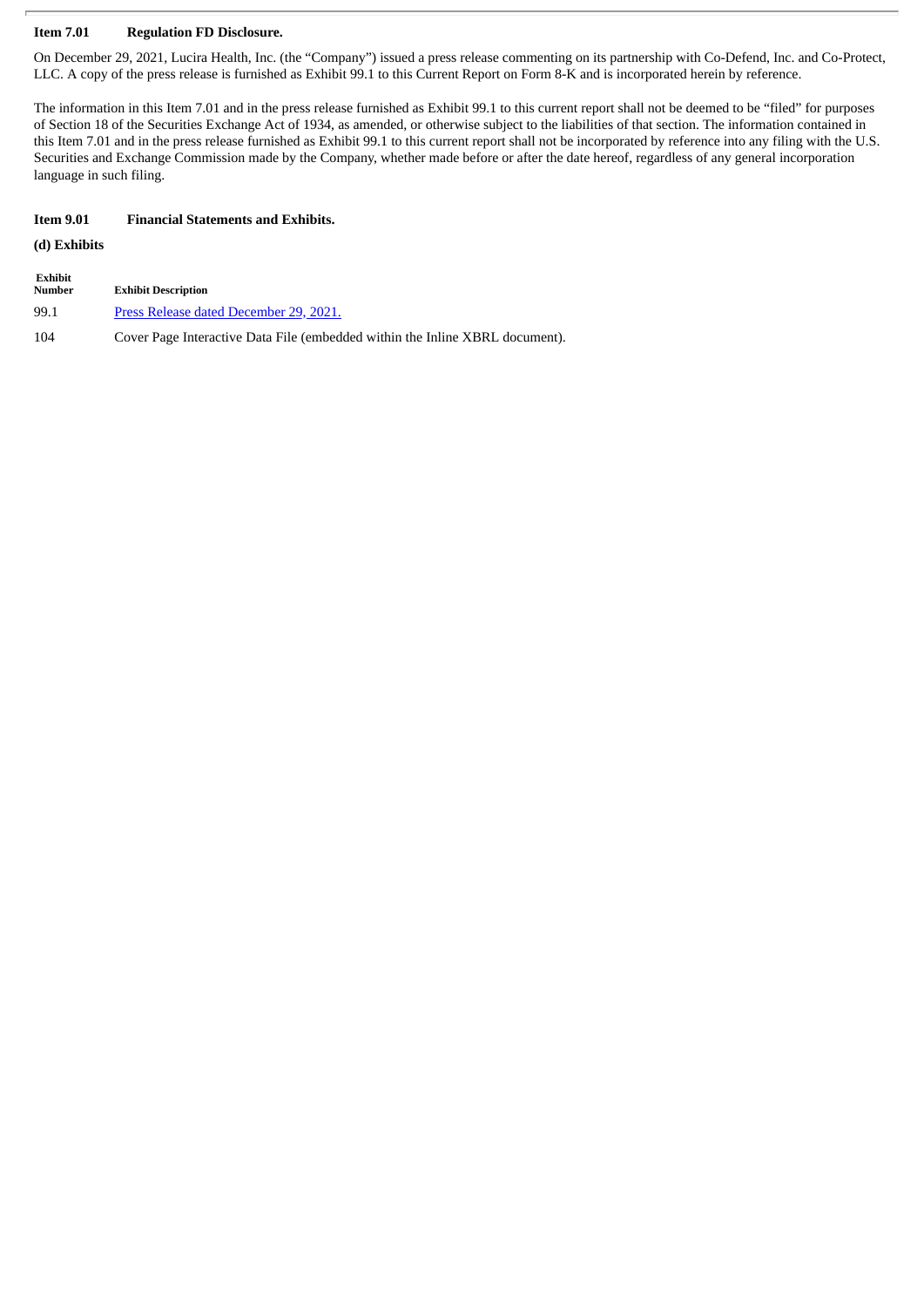**SIGNATURES**

Pursuant to the requirements of the Securities Exchange Act of 1934, the registrant has duly caused this report to be signed on its behalf by the undersigned hereunto duly authorized.

## **Lucira Health, Inc.**

Daniel George Chief Financial Officer

Date: December 29, 2021 By: /s/ Daniel George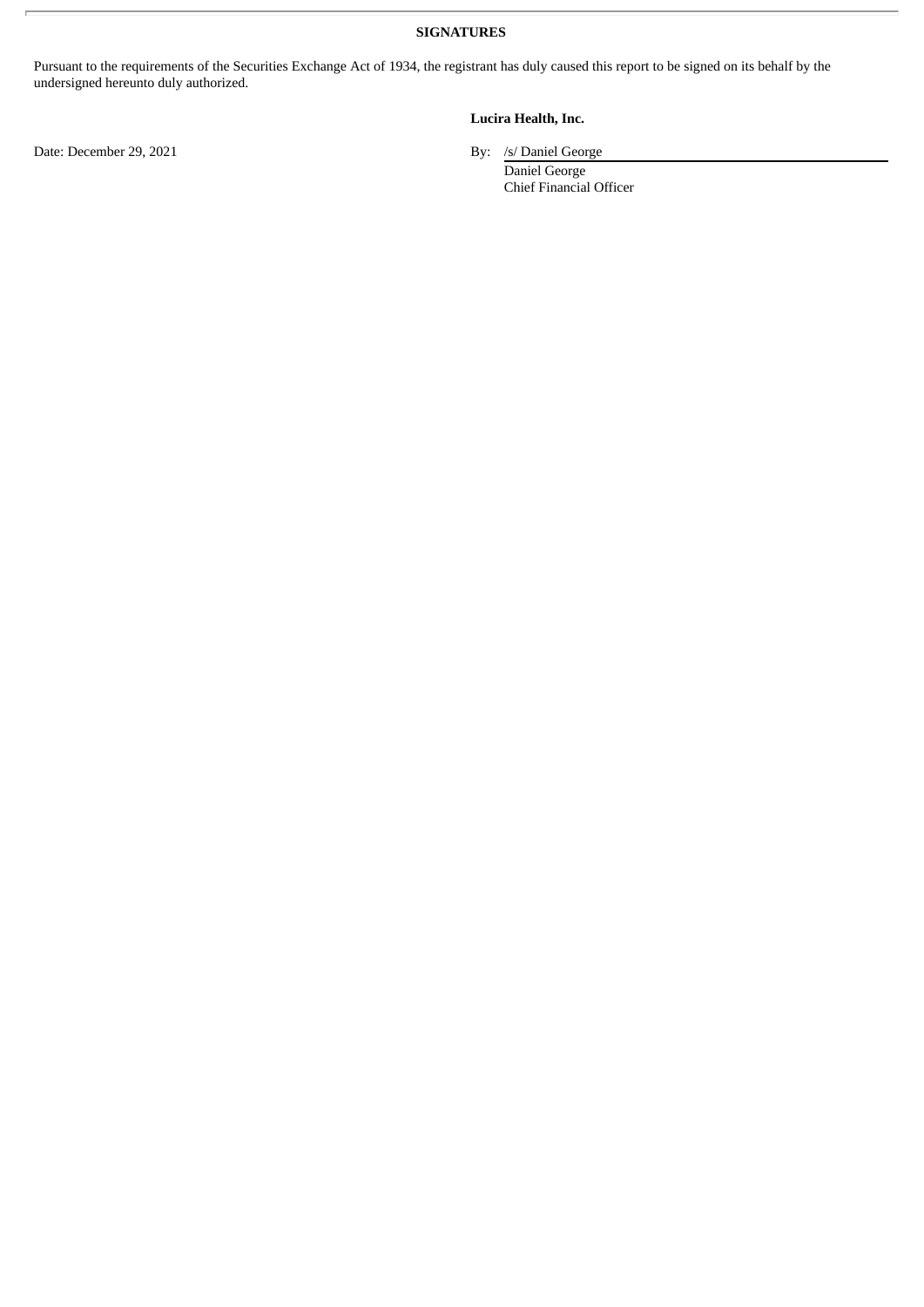<span id="page-3-0"></span>

## **Lucira Health and Co-Defend/Co-Protect Announce Expanded Partnership for 2022**

- Lucira is the only EUA authorized at-home self-test kit that delivers PCR-quality accuracy and early detectability in a single-use test kit *with results in 30 minutes*
- Co-Defend and Co-Protect are leading providers of customized health & safety solutions, and testing & advisory services to *Entertainment, Federal, State, and Local governments, Fortune 500 companies, and professional sports teams and leagues*

EMERYVILLE, CA, December 29, 2021 (GLOBE NEWSWIRE) — Lucira Health, Inc. ("Lucira") (Nasdaq: LHDX), a medical technology company focused on the development and commercialization of transformative and innovative infectious disease test kits, announced a new distribution agreement for at least 600,000 tests in 2022 with Co-Defend, Inc. and Co-Protect, LLC, leading providers of customized health, safety, and wellness solutions.

"We want to make our first-of-its-kind test as widely available as possible so people don't have to choose between rapid antigen tests that can't reliably detect infection before symptoms and lab-based PCR tests that are difficult to access and take days to deliver results," said Erik Engelson, President and Chief Executive Officer of Lucira Health. "Co-Defend and Co-Protect provides solutions to the biggest names in sports, entertainment and enterprise scaled businesses. Their extensive reach and L.A.-based distribution platform plus Lucira's innovative on-the-spot molecular test means more Americans will have access to the peace of mind of a reliable, real-time test result before attending an event, returning to work, or gathering with family and friends."

Adrian Cottman, President and Co-Founder of Co-Defend, and COO/EVP of Co-Protect, stated, "Rapid, point-of-care testing is a critical tool for infection prevention and should be included in every organization's health and safety protocols to prevent the spread of the virus. Our companies minimize business disruption and get people back to living in this 'new normal'. Lucira's superior testing technology combined with our broad distribution channels will make an immediate positive impact on public health."

Lucira Check-It COVID-19 test kit has emergency authorization by FDA under EUA.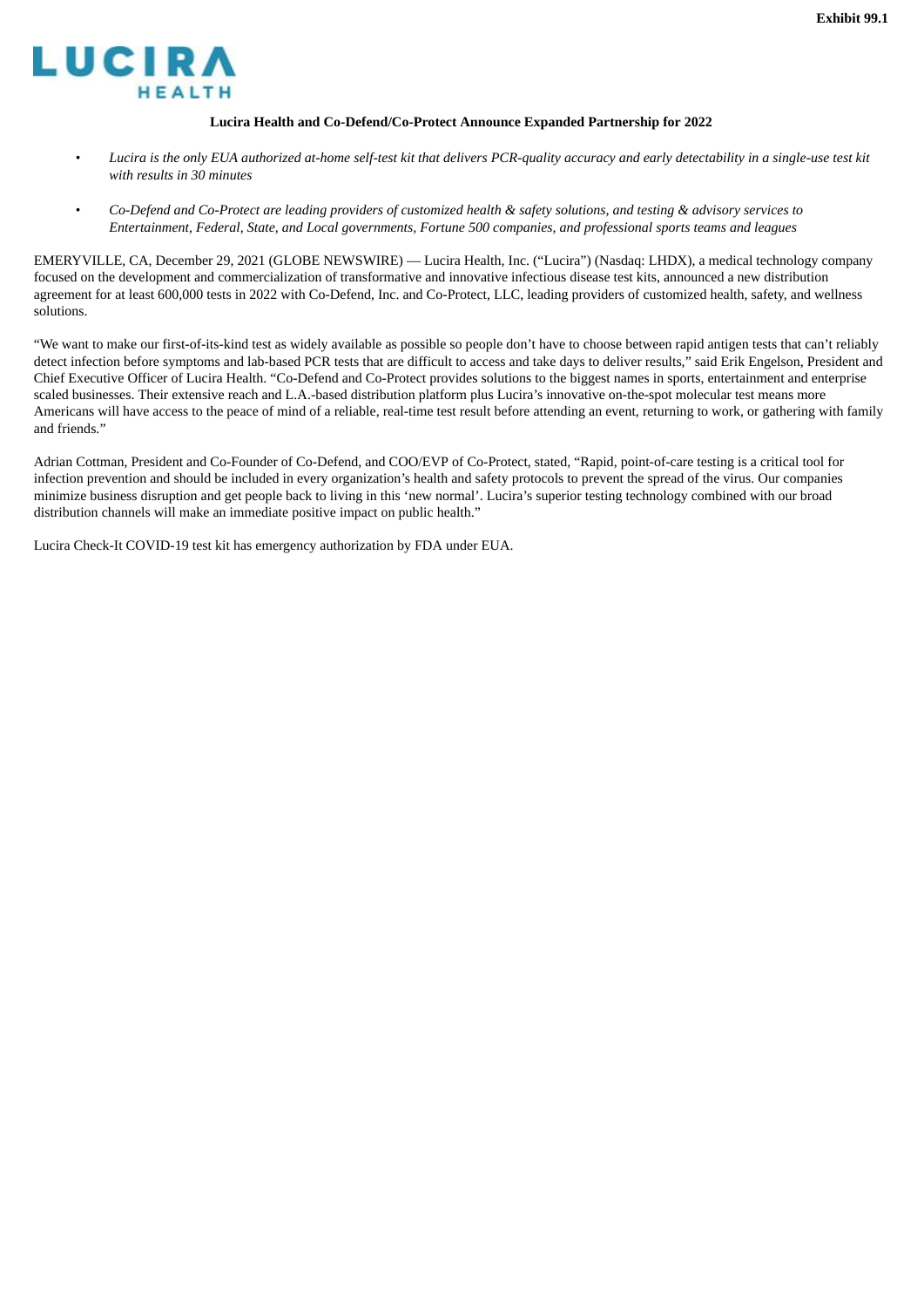### **LUCIRA™ Test Kits**

The Lucira™ Check-It (OTC) and All-in-One (Rx) test kits are Nucleic-Acid Amplification Tests (referred to as NAAT). The tests fit in the palm of your hand, extract genetic material from the virus and amplify it, similar to PCR lab tests, to detect the presence of virus earlier and more accurately than antigen tests. The test uses an approach called reverse transcriptase loop-mediated isothermal amplification (RT-LAMP). It was designed and tested extensively for individuals to use independently and does not require a physician's prescription or supervised assistance. There is no additional equipment to purchase, such as a reader or instrument.

Each Lucira test kit contains everything needed to run one COVID-19 test. Users get the test device, two AA batteries, sample vial, swab, and simple instructions. The batteries are inserted into the device and the sample vial is placed in the test unit. The user then opens the test swab packet and rotates the swab five times in each nostril. The swab is then stirred in the sample vial, which is then gently pressed into the test unit to start the test. The "ready" light will blink until a "positive" or "negative" green light is illuminated within 30 minutes. In the US, Lucira also offers a free LUCI Pass™ digital verified test result back to a user's phone. LUCI Pass is accessed via text and does not require downloading an app. There is also an opt-in for public health reporting for users who wish to transmit their results to the relevant public health authorities.

In clinical trials, 100% of users successfully performed the test at home in about two minutes using Lucira's easy-to-use 'swab, stir and detect' Check-It test kit.

In a Community Trial setting, Lucira™ Check-It results were compared with the Hologic Panther Fusion, considered a high-sensitivity molecular test due to its low Limit of Detection ("LOD"). Lucira's accuracy was 98%, correctly detecting 385 out of 394 positive and negative samples in comparison to the Hologic Panther Fusion, excluding ten samples with very low levels of virus (those with very high PCR cycle thresholds of 37.5 or greater) that possibly no longer represented active infection. Comparative positive results agreed 97% of the time among this sample, and negative results agreed 98% of the time.

Last month, Lucira announced confirmation that its COVID-19 Check-It molecular self-test kits can detect 100% of Omicron variant genome sequences analyzed, including the "stealth variant". Lucira assays target viral sequence regions unaffected by the spike protein mutations found in Omicron, Delta and other Variants of Concern, allowing it to maintain its accuracy in the face of an evolving virus.

#### **About Lucira Health**

Lucira is a medical technology company focused on the development and commercialization of transformative and innovative infectious disease test kits. Lucira's testing platform produces lab quality molecular testing in a single-use, consumer-friendly, palm-size test kit powered by two AA batteries. Lucira designed its test kits to provide accurate, reliable, and on-the-spot molecular test results anywhere and at any time. The Lucira™ Check-It COVID-19 Test Kit (OTC) and Lucira™ COVID-19 All-In-One Test Kit (Rx) are designed to provide a clinically relevant COVID-19 result within 30 minutes from sample collection. For more information, visit www.lucirahealth.com.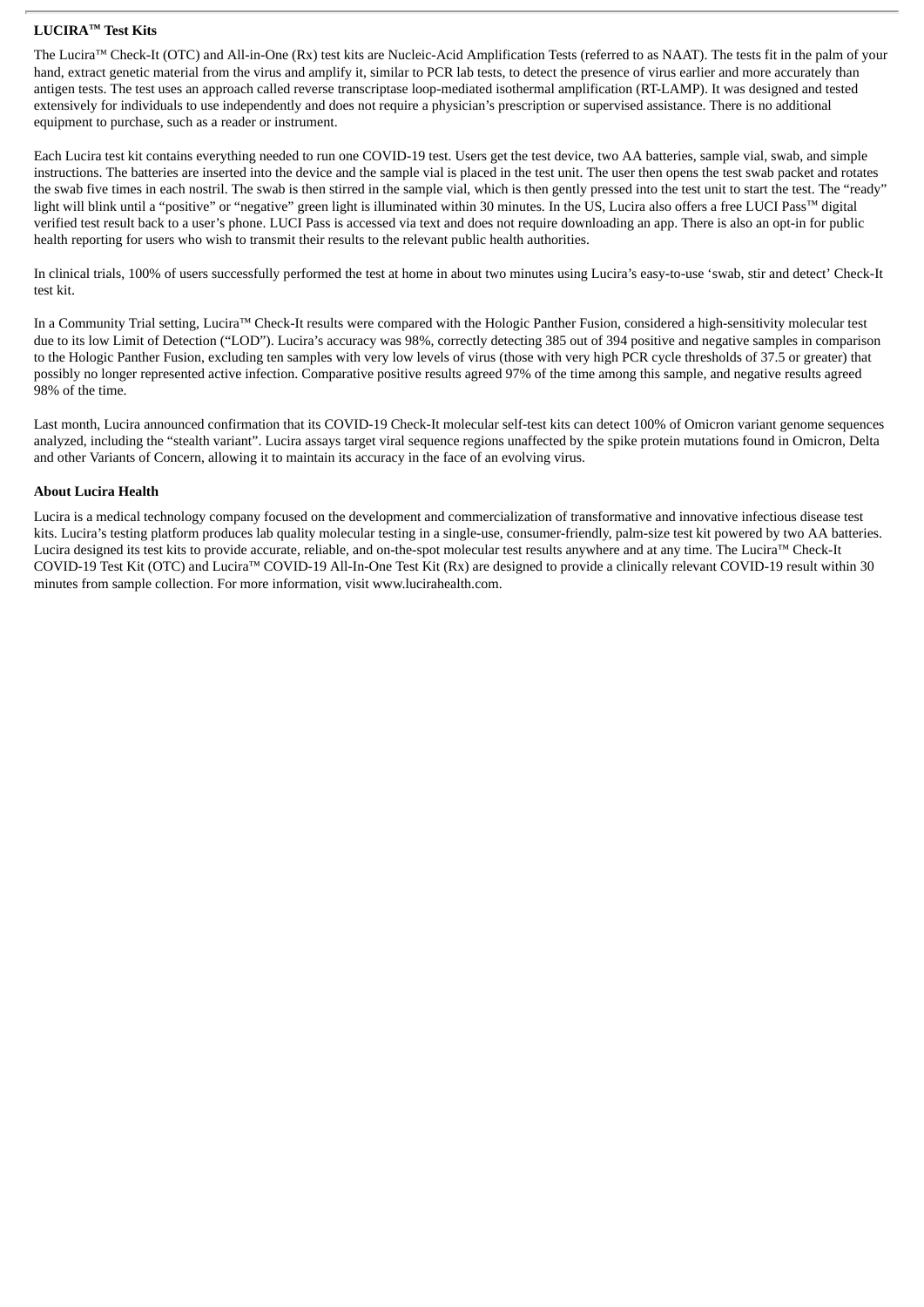#### **About Co-Defend and Co-Protect**

Co-Defend and Co-Protect began in 2019, providing solutions for large scale sports events and arenas who were seeking to re-start operations during COVID-19. The Los Angeles based companies specialize in customized COVID solutions for companies, governments and sports leagues; their license portfolio features NBA, MLB, MLS and several prominent Universities. As the most innovative company in protective wellness, Co-Defend and Co-Protect solutions offer an array of COVID testing, branded personal protective equipment, and a sophisticated vaccine verification and health data management platform used by millions of consumers.

#### **Forward Looking Statements**

Statements contained in this press release regarding matters that are not historical facts are "forward-looking statements" within the meaning of the Private Securities Litigation Reform Act of 1995. Because such statements are subject to risks and uncertainties, actual results may differ materially from those expressed or implied by such forward-looking statements. Words such as "can," "plans," "will," "may," "anticipates," "expects," "potential," and similar expressions are intended to identify forward-looking statements. These forward-looking statements are based upon Lucira's current expectations and involve assumptions that may never materialize or may prove to be incorrect. Actual results could differ materially from those anticipated in such forward-looking statements as a result of various risks and uncertainties, including our ability to increase production, streamline operations and increase product availability; the success of our test platform with COVID-19 including its variants, the extent and duration of the COVID-19 pandemic and our expectations regarding customer and user demand for our COVID-19 test kit; our ability to obtain and maintain regulatory approval for our test kits, including our existing Emergency Use Authorization for our COVID-19 test kits; the performance of, and our reliance on, third parties in connection with the commercialization of our test kits, including Jabil Inc. and our single-source suppliers; our ability to successfully continue to expand internationally; any impact on our ability to market our products; demand for our products due to deferral of procedures using our products or disruption in our supply chain; our ability to achieve or sustain profitability; our ability to gain market acceptance for our products and to accurately forecast and meet customer demand; our ability to compete successfully; our ability to enhance our product offerings; development and manufacturing problems; capacity constraints or delays in production of our products; maintenance of coverage and adequate reimbursement for procedures using our products; and product defects or failures. These and other risks and uncertainties are described more fully in the "Risk Factors" section and elsewhere in our filings with the Securities and Exchange Commission and available at www.sec.gov, including in our most recent Annual Report on Form 10-K and Quarterly Report on Form 10-Q. Any forward-looking statements that we make in this announcement speak only as of the date of this press release, and Lucira assumes no obligation to update forward-looking statements whether as a result of new information, future events or otherwise after the date of this press release, except as required under applicable law.